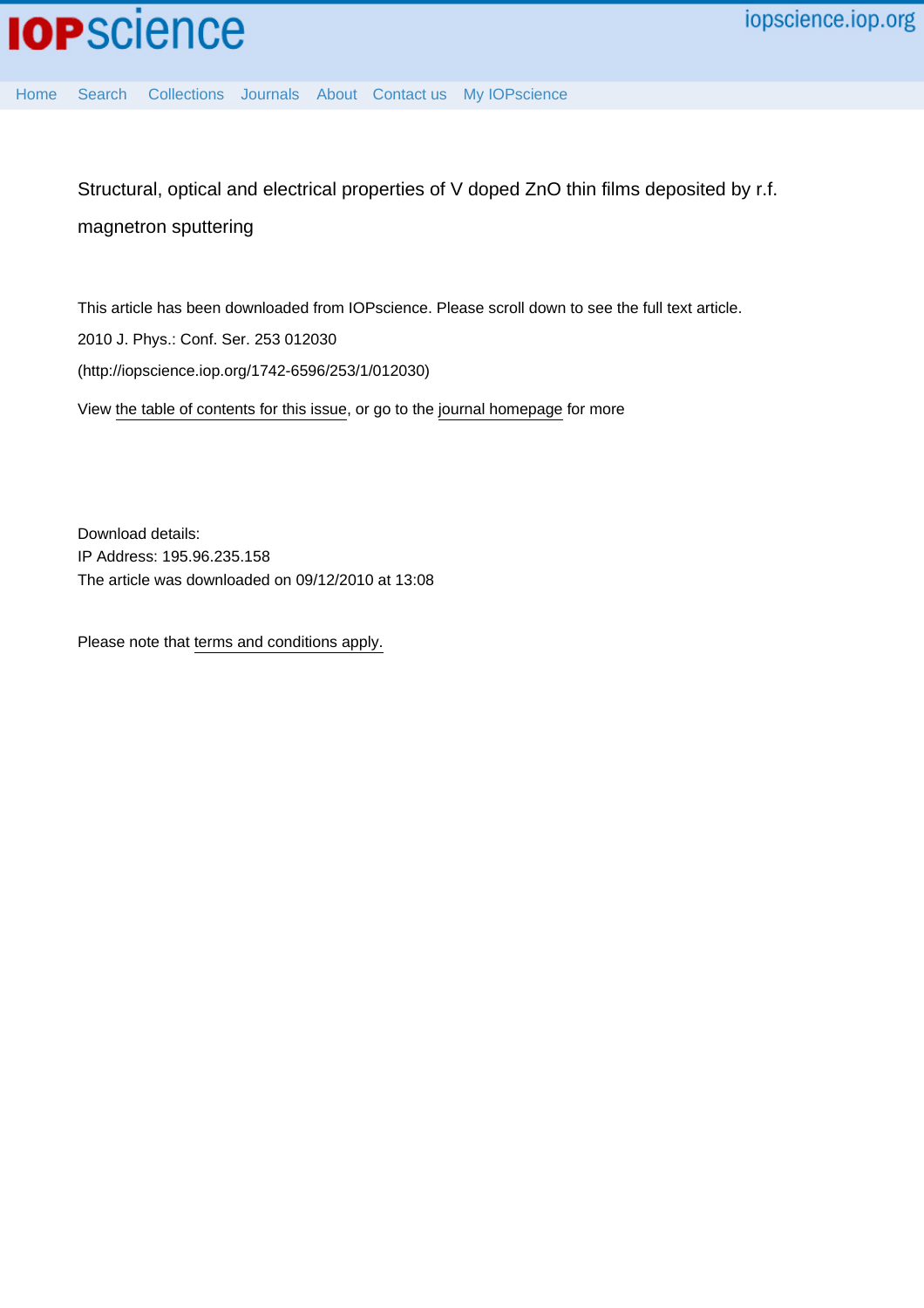Journal of Physics: Conference Series **253** (2010) 012030 doi:10.1088/1742-6596/253/1/012030

# **Structural, optical and electrical properties of V doped ZnO thin films deposited by r.f. magnetron sputtering**

**K Lovchinov<sup>1</sup> , H Nichev<sup>1</sup> , O Angelov<sup>1</sup> , M Sendova-Vassileva<sup>1</sup> , V Mikli<sup>2</sup> and** 

**D Dimova-Malinovska<sup>1</sup>**

<sup>1</sup>Central Laboratory of Solar Energy and New Energy Sources, Bulgarian Academy of Sciences, 72 Tzarigradsko Chaussee, 1784 Sofia, Bulgaria <sup>2</sup>Centre for Materials Research, Tallinn University of Technology, Ehitajate tee 5, 19086 Tallinn, Estonia

E-mail: lov4@abv.bg

**Abstract**. Structural, optical and electrical properties of V doped ZnO thin films deposited by r.f. magnetron co-sputtering on glass substrates at different temperature,  $T_s$ , between 150<sup>o</sup>C and 500<sup>o</sup>C are studied. The EDS analyses indicate that the average vanadium content in the films is in the range of 0.86-0.89 at. %. XRD spectra demonstrate preferential (002) crystallographic orientation with *c*-axis perpendicular to the substrate surface and grains sizes of the films about 21-29 nm. The band gap energy,  $E_g$ , values are in the range of 3.44-3.47 eV. The deposited V doped ZnO films have low resistivity - (2-8).10<sup>-3</sup>  $\Omega$  cm. Raman spectra show vibrational phonons modes typical for ZnO. Comparison with the structural, optical and electrical properties of thin films ZnO and ZnO:Al is given.

### **1. Introduction**

The systematic study of the optical, structural, electrical and other properties of thin ZnO films in dependence on the deposition technology is topical nowadays in the development of new electronic thin film devices [1], magnetic memories [2], transparent conductive oxides (TCO) with applications in thin film solar cells [3]. ZnO doped with transition elements provide variety of applications in gas sensors [4], spintronics [5], diluted magnetic semiconductors (DMS) [6] etc. The most frequently used ZnO growth techniques are MOCVD, pulsed laser deposition (PLD), magnetron sputtering and molecular beam epitaxy (MBE). R.f. magnetron sputtering is an attractive technique for deposition of undoped and doped ZnO thin films with different concentration of doping metals [7, 8].

In this work, a study of the influence of V and of the substrate temperature,  $T_s$ , on the optical, structural and electrical properties of V doped ZnO thin films deposited by magnetron r.f. sputtering in Ar atmosphere is reported. The results are compared with data for undoped and Al doped ZnO films.

### **2. Experimental**

Thin ZnO films doped with V (ZnO:V) were prepared by r.f. magnetron co-sputtering of ZnO target with pieces of vanadium plate in the maximum erosion zone of its surface in Ar atmosphere at a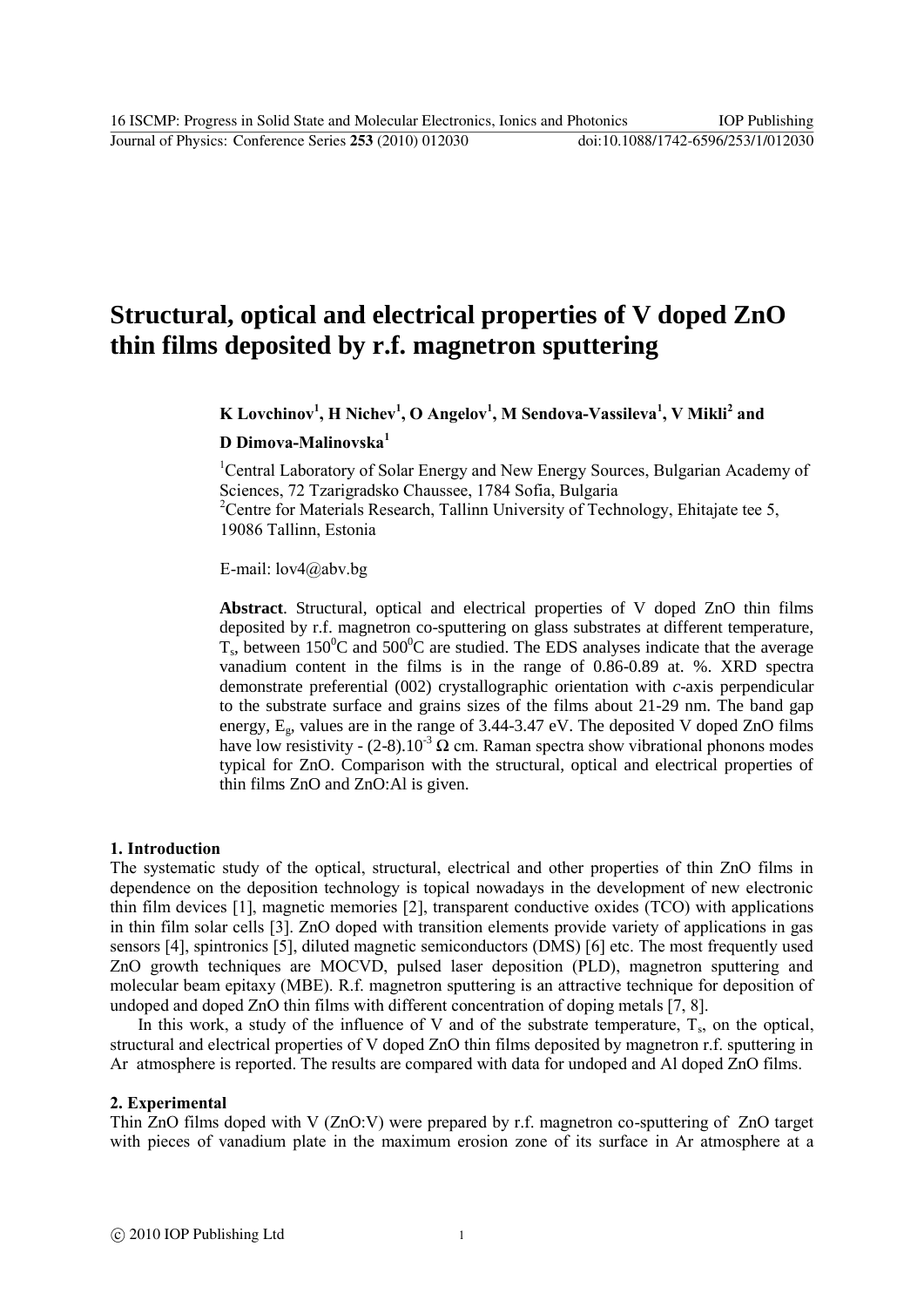| 16 ISCMP: Progress in Solid State and Molecular Electronics, Ionics and Photonics | <b>IOP</b> Publishing              |
|-----------------------------------------------------------------------------------|------------------------------------|
| Journal of Physics: Conference Series 253 (2010) 012030                           | doi:10.1088/1742-6596/253/1/012030 |

pressure of 0.5 Pa and r.f. power of 180W. The films were deposited on glass substrates at different temperatures, T<sub>s</sub>, between 150<sup>0</sup>C and 500<sup>0</sup>C. The thickness of the layers was 600 nm.

The film structure was studied by XRD and Raman spectrometry. XRD spectra were obtained using a Brucker D8 Advance spectrometer with Cu K<sub>α</sub> radiation:  $\lambda$  Cu K<sub>α1</sub> = 1.540560 Å and  $\lambda$  Cu K<sub>α2</sub> = 1.544426 Å (intensity half of that of  $\lambda$  Cu K<sub>a1</sub>). The instrumental broadening in 2θ geometry was 0.04<sup>0</sup>. Raman spectra were recorded with a Horiba Jobin Yvon LabRam HR800 spectrometer using the 600 l/mm grating and a HeNe laser for excitation. Raman spectra were measured in back scattering geometry with resolution 1 cm<sup>-1</sup>. Transmittance and reflectance spectra were measured by a spectrophotometer Shimadzu UV.3600 in the range 300-2600 nm. The vanadium content in the films was determined by Energy Dispersive X-ray Analysis (EDAX) using Link AN10000 system analysis. SEM pictures were obtained by Jeol JSM-840A with  $LaBa<sub>6</sub>$  cathode. The resistivity of the films was measured by the four point probe method using VEECO instrument.

#### **3. Results and discussion**

The concentration of vanadium in the obtained ZnO:V thin films varies little with the substrate temperature,  $T_s$ , (table 1). The presented values are averaged after measurements of the concentration at four different points on the surface of the samples. In table 1 the obtained electrical and structural parameters of the films under investigation are presented, as well. For comparison the data of undoped and Al-doped ZnO films are given too.

| <b>Table 1.</b> The values of the optical band gap, $E_g$ , Urbach tail, $E_0$ , position of the (002) peak in the                |
|-----------------------------------------------------------------------------------------------------------------------------------|
| XRD spectra, $\theta$ , the FWHM of 2 $\theta$ , $\Delta 2\theta$ , the average grains sizes, D, the concentration of the dopants |
| (Al or V), c, the values of the stress, $\sigma$ , and the resistivity, $\rho$ , of the films deposited at different $T_s$ .      |

| Sample              | $T_{s}$ | $E_{g}$ , [eV] | $E_0$ | 20,    | $\Delta 2\theta$ | $D, \text{[nm]}$ | c, $[at. %]$ | $\sigma$ | ρ,              |
|---------------------|---------|----------------|-------|--------|------------------|------------------|--------------|----------|-----------------|
|                     | $[^0C]$ |                | [meV] | [deg.] | [deg.]           |                  |              | [GPa]    | [ $\Omega$ .cm] |
| $ZnO^*$             | 150     | 3.33           | 63    | 34.30  | 0.52             | 16.0             |              | $-0.81$  | 31              |
| $ZnO^*$             | 275     | 3.30           | 59    | 34.40  | 0.47             | 17.7             |              | $-0.18$  | 20              |
| $ZnO^*$             | 500     | 3.27           | 60    | 34.40  | 0.33             | 25.2             |              | $-0.18$  | 4300            |
| $ZnO:Al^{\dagger}$  | 150     | 3.36           | 100   | 34.20  | 0.62             | 13.6             |              | $-1.52$  | 18              |
| ZnO:Al <sup>3</sup> | 275     | 3.41           | 120   | 34.15  | 0.61             | 13.4             | 2            | $-1.79$  | 5.4             |
| $ZnO:Al^{\dagger}$  | 500     | 3.33           | 91    | 34.27  | 0.62             | 13.4             |              | $-0.98$  | 6.2             |
| ZnO:V               | 150     | 3.44           | 91    | 34.18  | 0.39             | 21.3             | 0.86         | $-1.62$  | 0.007           |
| ZnO:V               | 275     | 3.47           | 98    | 34.14  | 0.33             | 25.2             | 0.88         | $-1.89$  | 0.002           |
| ZnO:V               | 350     | 3.47           | 86    | 34.19  | 0.35             | 23.7             | 0.89         | $-1.54$  | 0.004           |
| ZnO:V               | 500     | 3.44           | 83    | 34.19  | 0.29             | 28.6             | 0.87         | $-1.54$  | 0.008           |

#### \*Data from reference [8]

XRD spectra of the films are presented in figure 1. The diffraction patterns show that the deposited ZnO:V films are polycrystalline with reflection corresponding to the (002) plane of the wurtzite structure with c-axis perpendicular to the substrate surface. The peak position of the ZnO:V films is shifted to the lower 2θ, compared to the undoped ZnO films, and are closed to that for Al doped films. This shift to lower 2θ is evidence for the presence of the tensile stress in the films, probably due to the presence of the doping atoms. The (002) peck position shifts slightly to the lower value of 20 for the  $\overline{Z}$ nO:V sample deposited at T<sub>s</sub> = 275<sup>0</sup>C. The stress in ZnO:V films are higher than in undoped and Al doped ZnO films. With increasing  $T_s$ , the Full Wide at Half Maximum (FWHM) of the (002) peak,  $Δ2θ$ , and the value of the stress, σ, decreases and the average grain sizes increase, which demonstrates an improvement of the structure with  $T_s$ , as in the case of undoped and Al doped ZnO films [8].

The values of the resisitivity of V doped ZnO films are lower than in the case of undoped and Aldoped ZnO deposited at the same conditions and are in the range of 2 .  $10^{-3} - 8$  .  $10^{-3} \Omega$  cm. These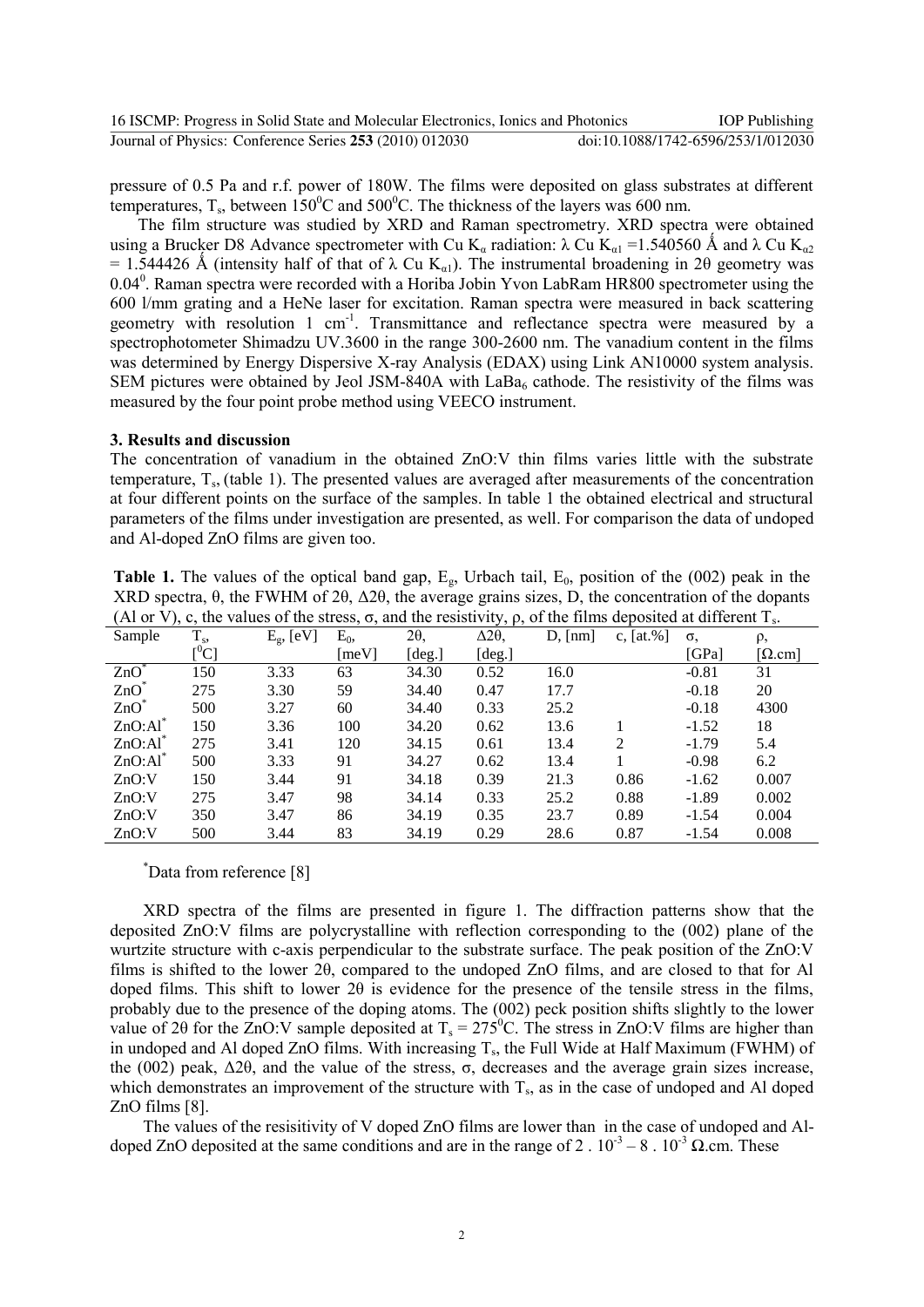Journal of Physics: Conference Series **253** (2010) 012030 doi:10.1088/1742-6596/253/1/012030



**Figure 1.** XRD spectra of thin films  $ZnO:V$  at different  $T_s$ . The black line indicates the position of (002) peak in crystalline ZnO [9].

values are in agreement with results reported in [10]. The average grain size is about  $21 - 29$  nm and increases with  $T_s$ .

Transmittance spectra of the ZnO:V thin films are presented in figure 2. The spectra are corrected for the transmittance of the glass substrate. All spectra demonstrate transmittance value higher than  $85\%$  in the range  $500 - 1000$  nm, independently of T<sub>s</sub>. In the IR region beyond 1000 nm where the absorption due to the free carrier concentration (plasma resonance) takes a place, the transmission decreases. An absorption peak at about 850 nm appears for the ZnO:V deposited at  $T_s > 275^{\circ}$ C more clearly pronounced for the sample with lower resistivity. The peak is attributed to the d-d absorption of  $V^{2+}$  ion in tetragonal crystal field [11].

The absorption coefficient,  $\alpha$ , was calculated as [12]:

$$
\alpha (\lambda) = 1/d \cdot \ln [(1 - R(\lambda))^2 / T(\lambda)]
$$

where d is the film thickness,  $T -$  transmittance and  $R -$  the reflectance.

The spectral dependence of  $\alpha$  exhibits two regions: a power law one at high photon energies and an exponential one at lower energies. The formula for direct allowed transitions can be used to obtain the optical gap,  $E_g$ , [13]:

$$
\alpha \text{ (hv)} = A \text{ [(hv - Eg)}^{1/2} / hv]}
$$

In the lower energy range (hv  $\leq E_{g}$ ), where  $\alpha$  varies exponentially with photon energy, the spectral dependence of the absorption edge follows the Urbach formula [14]:

$$
\alpha(hv) = \alpha_0 \exp [(hv - E_1) / E_0]
$$

where  $\alpha_0$  is the Urbach absorption at the edge (E<sub>1</sub>), and E<sub>0</sub> is the Urbach energy. The Urbach region (hv  $\leq$  E<sub>g</sub>) is due to the perturbation of the parabolic density of the states at the band edge. The increasing of the structural disorder results in an increase in Urbach energy.

The spectral dependences of  $\alpha$  for sample deposited at different  $T_s$  are shown in figure 3. The values of the optical band gap of V doped ZnO films are in the range of 3.44 – 3.47 eV and are typical for ZnO. However they are higher than in the case of undoped and Al-doped ZnO films. The optical energy gap increases with  $T_s$  increasing until 275 °C, above which it decreases. It has to be noted that this sample demonstrates the lowest value of the resistivity (see table 1). The observed widening of  $E<sub>g</sub>$  in ZnO:V films as compared to undoped ZnO films, could be due to an increase in the donor concentration, related to shallow V donors, as it is in the case of Al doped ZnO films [14]. The Urbach energy decreases with  $T_s$  increasing due to the improved structure in accordance with the XRD data. The values of  $E_0$  in V doped ZnO are lower than in the Al doped ZnO, however higher than in undoped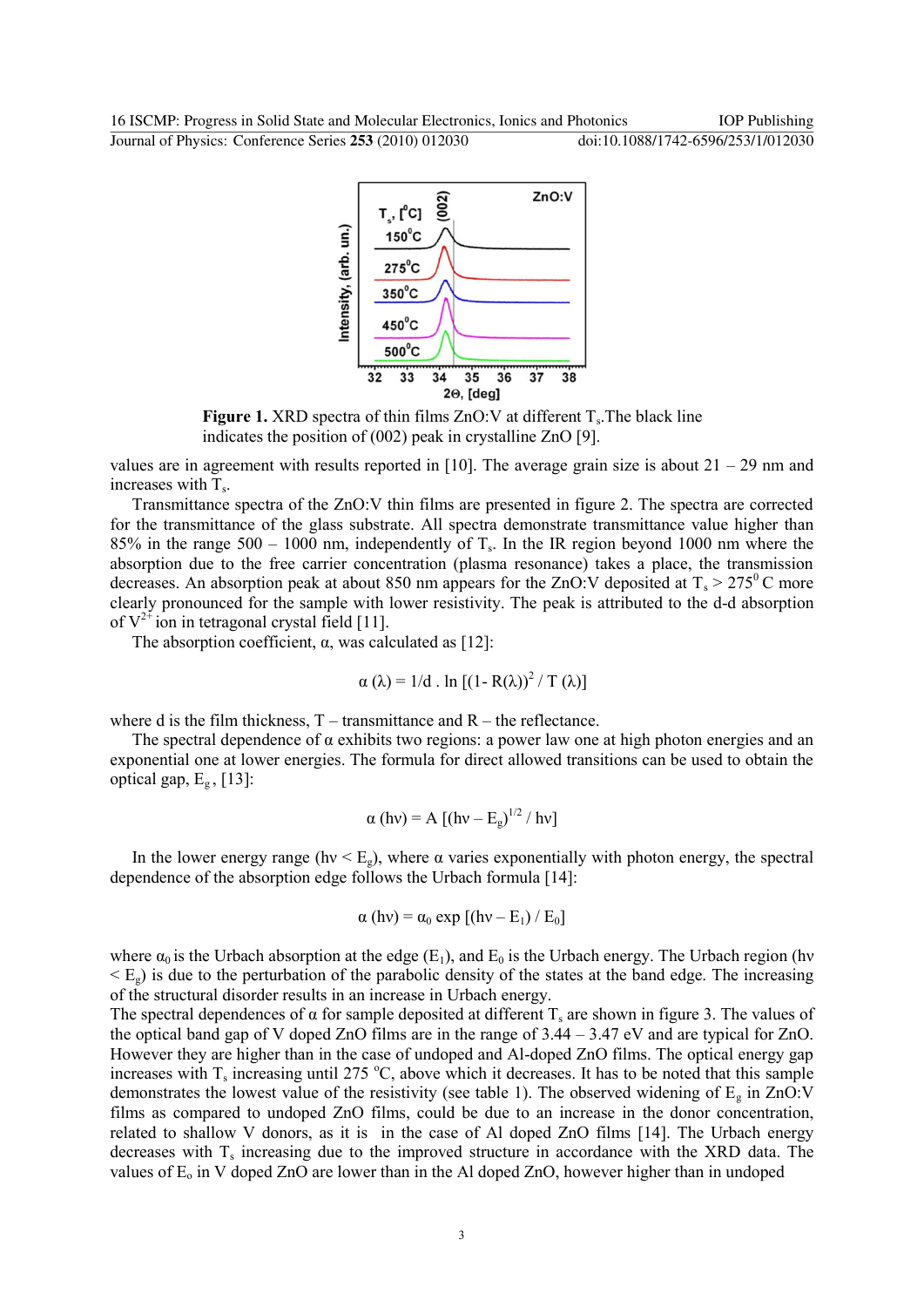

**Figure 2.** Transmittance spectra (a) and  $(\alpha.E)^2$  versus energy, E, (b) for ZnO:V films deposited at different  $T_s$ . The insert in (b) shows the plot of lna vs hv.

ZnO. Possibly, the presence of V results in lower deterioration of the structural order in ZnO compared to Al.

Raman spectra of ZnO:V films are presented in figure 3. The glass luminescence background is substrated before drawing of plots. In the Raman spectra typical for  $ZnO$  bands are observed: 276 (B<sub>2</sub>), 380  $(A_1)$ , 439  $(E_2)$ , 580  $(LO)$ . The band at 276  $(B_2)$  is related to the build-in electric field in the depletion region in the grains of the films [15]. Additional bands at 509, 607 and 630 cm<sup>-1</sup> are present as well. These bands cannot be attributed to bulk phonon modes and are probably due to localized ones. The band at 509  $cm^{-1}$  could be assigned to the phonon mode highly localized near the grain boundaries as it is in the case of Al doped ZnO films [15]. This mode was observed when the crystallite size was smaller than 30 nm as in the present case. The  $607$  and  $630$  cm<sup>-1</sup> bands probably have similar origin to the  $I_1$  and  $I_2$  modes in [16] related to dopant complexes or host defects.

The surface morphology of the films was studies by Scanning Electron Microscopy (SEM) and Atomic Force Microscope (AFM). The AFM pictures (figure 4) and SEM micrographs (figure 5) show that the films have column structures. The surface roughness decreases and the homogeneity improve with increasing of the  $T_s$ .



Figure 3. Raman spectra of ZnO: V films deposited at different T<sub>s</sub>.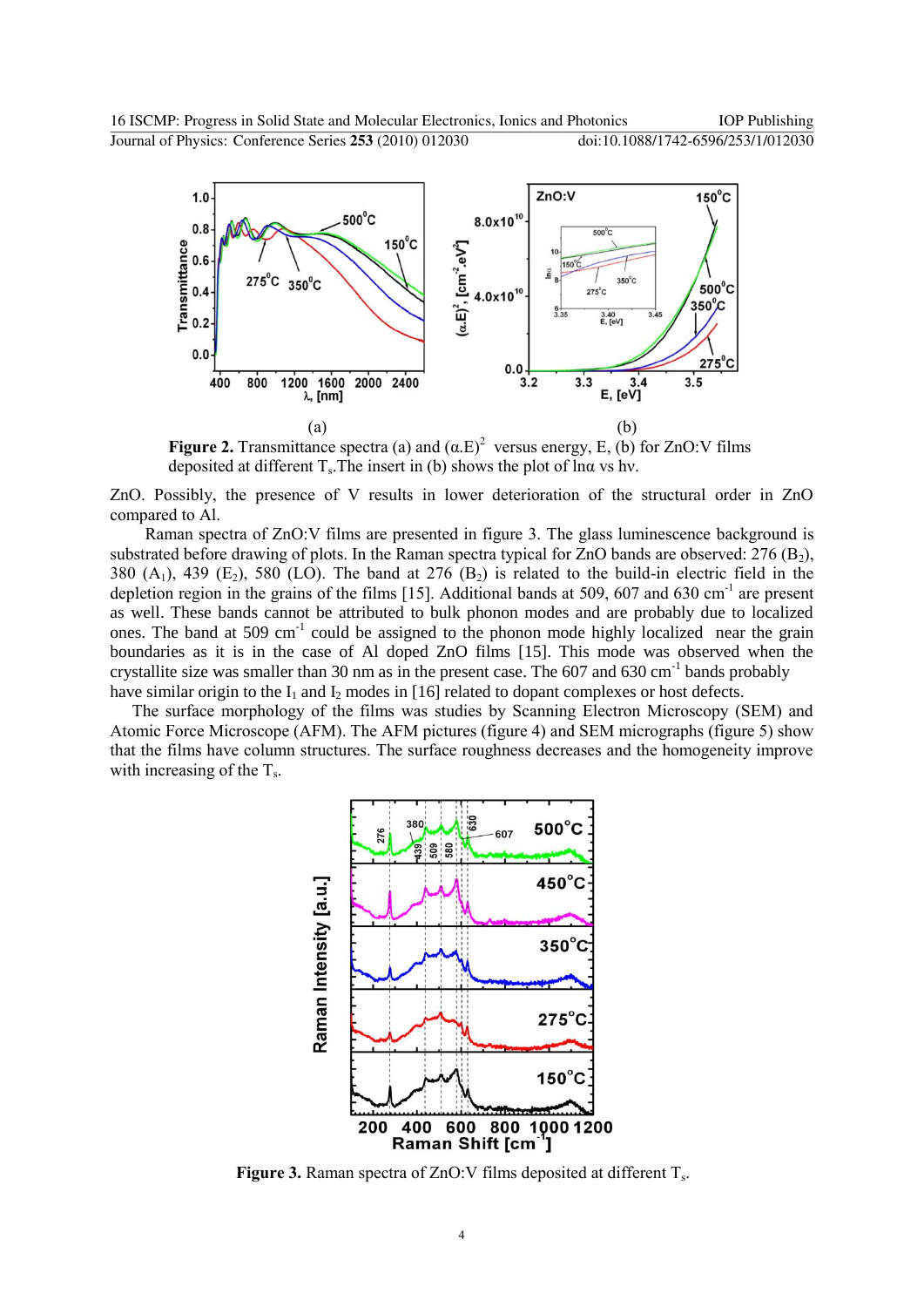

**Figure 4.** AFM picture of the ZnO:V deposited at  $T_s$  150<sup>0</sup>C (a), 350<sup>0</sup>C (b) and  $500^{\circ}$  C (c).

# **4. Conclusion**

The study of the structural properties of V doped ZnO thin films deposited by magnetron cosputtering at different substrate temperatures shows wurtzite ZnO structure with c-axis perpendicular to the substrate surface. XRD analyses demonstrate that the crystalline structure improves with  $T_s$ 



**Figure 5.** SEM micrographs of the ZnO:V films deposited at  $T_s$  150 $\degree$ C and 500 $\degree$ C.